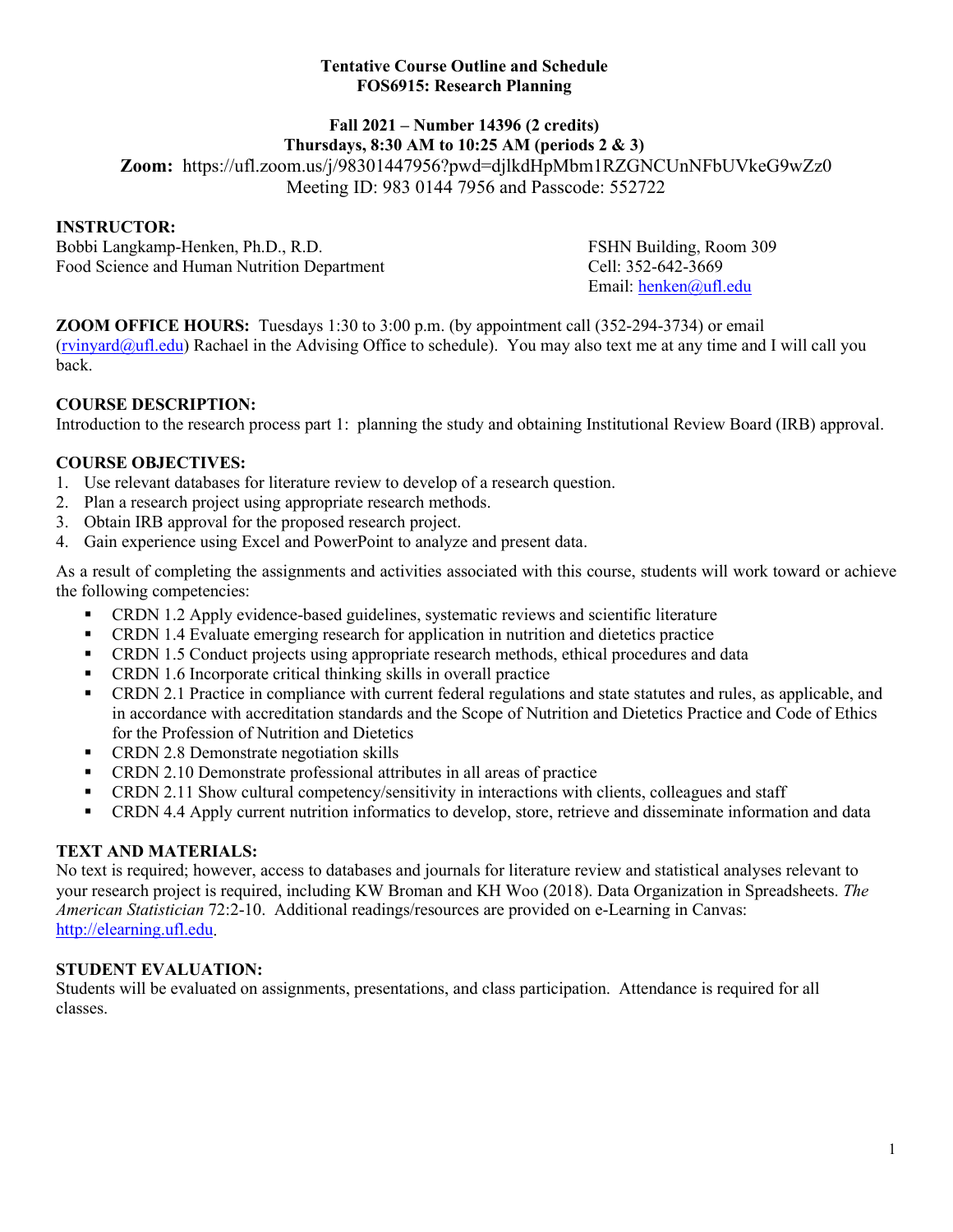#### **ASSIGNMENTS:**

Individual Projects

- Complete the required reading and training (IRB803) for UF IRBs [http://irb.ufl.edu/index/requiredtraining.html.](http://irb.ufl.edu/index/requiredtraining.html) Note: you must be on the UF VPN to access this link.
- Complete HIPAA & General Awareness (PRV800)
- Complete the 5 modules in the Academy of Nutrition and Dietetics Evidence Analysis Library (EAL) Orientation Tutorial. To complete the tutorial, log onto the site [http://www.adaevidencelibrary.com.](http://www.adaevidencelibrary.com/) The tutorial can be found under the "Quick Links". Complete the quiz and print out the certificate.
- Complete the PubMed tutorial<http://www.nlm.nih.gov/bsd/disted/pubmedtutorial/> use the text entry function on Canvas to list one or two new things you learned.
- Excel and PowerPoint worksheets.

#### Group research proposals

- As a team of 2 students develop and give a 10-min PowerPoint presentation of a potential research idea for a class research project. Use systematic reviews, the AND Evidence Analysis Library, and the scientific literature to develop a research question. Your presentation should include a brief review of the literature that justifies the relevance of the research question. Please have on hand copies of studies related to your question. We will need these to discuss methods and estimate sample size.
- As a team of 6 present your research proposal (review of literature, hypothesis, purpose, methods, required sample size, expected outcomes).
- Complete IRB paperwork online and submit for approval [http://irb.ufl.edu/.](http://irb.ufl.edu/)

**Absences and Make-Up Work:** Requirements for class attendance and make-up exams, assignments and other work are consistent with university policies that can be found at: [https://catalog.ufl.edu/UGRD/academic-regulations/attendance](https://catalog.ufl.edu/UGRD/academic-regulations/attendance-policies/)[policies/.](https://catalog.ufl.edu/UGRD/academic-regulations/attendance-policies/)

**Online Course Evaluation Process:** Student assessment of instruction is an important part of efforts to improve teaching and learning. At the end of the semester, students are expected to provide feedback on the quality of instruction in this course using a standard set of university and college criteria. Students are expected to provide professional and respectful feedback on the quality of instruction in this course by completing course evaluations online via GatorEvals. Guidance on how to give feedback in a professional and respectful manner is available at: [https://gatorevals.aa.ufl.edu/students/.](https://gatorevals.aa.ufl.edu/students/) Students will be notified when the evaluation period opens and can complete evaluations through the email they receive from GatorEvals, in their Canvas course menu under GatorEvals. Summaries of course evaluation results are available to students at: [https://gatorevals.aa.ufl.edu/public-results/.](https://gatorevals.aa.ufl.edu/public-results/)

**Instructor-Initiated Recording of Class:** Our class sessions may be audio visually recorded for students in the class to refer back and for enrolled students who are unable to attend live. Students who participate with their camera engaged or utilize a profile image are agreeing to have their video or image recorded. If you are unwilling to consent to have your profile or video image recorded, be sure to keep your camera off and do not use a profile image. Likewise, students who un-mute during class and participate orally are agreeing to have their voices recorded. If you are not willing to consent to have your voice recorded during class, you will need to keep your mute button activated and communicate exclusively using the "chat" feature, which allows students to type questions and comments live. The chat will not be recorded or shared. As in all courses, unauthorized recording and unauthorized sharing of recorded materials is prohibited.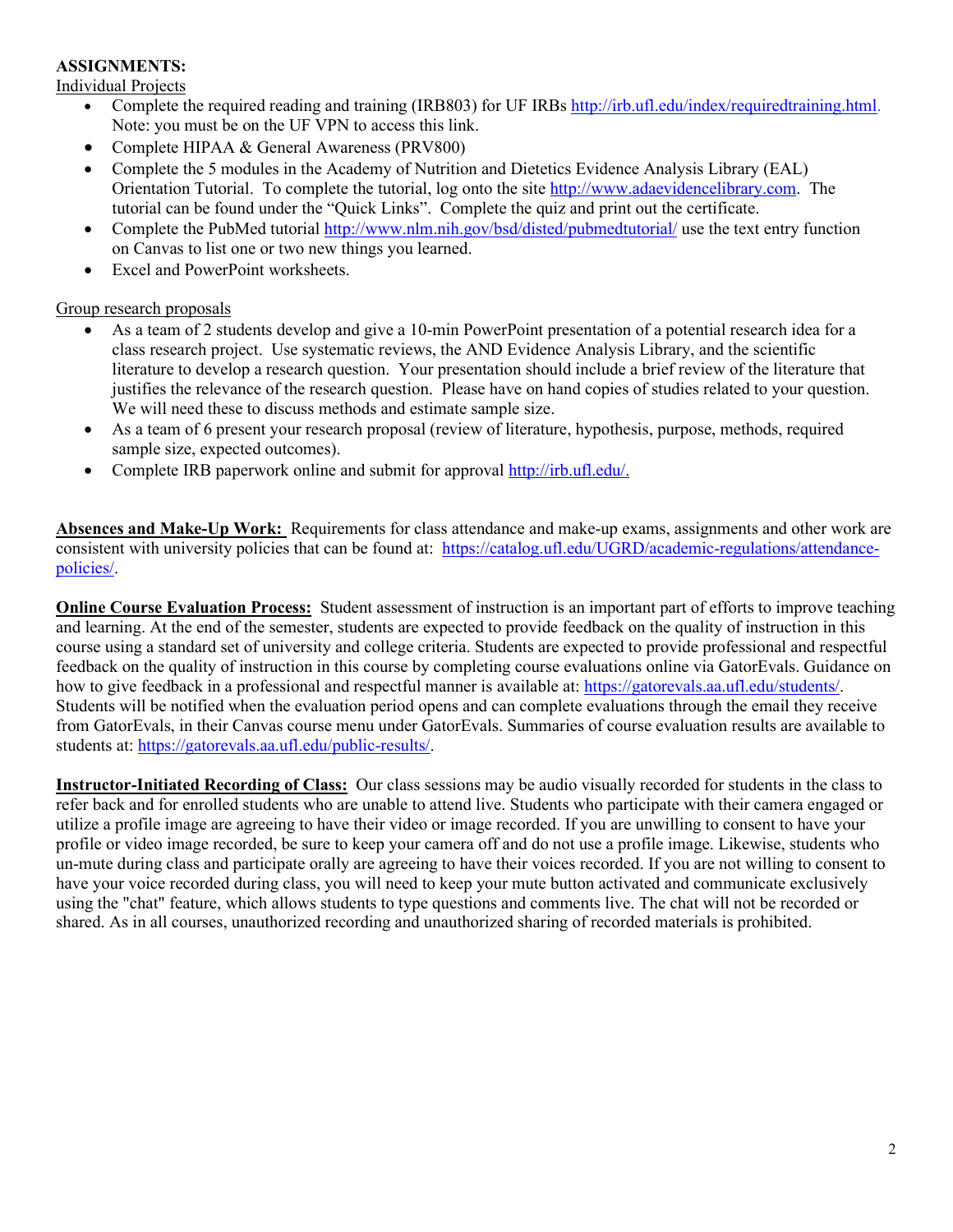#### **GRADING:**

| Online training items                                                                       | <b>Points</b> |
|---------------------------------------------------------------------------------------------|---------------|
| • UF IRB training IRB803 and PRV800                                                         | 10            |
| • EAL certificate (upload)                                                                  | 10            |
| • PubMed tutorial (use the Canvas text entry to list one or two things you learned from the | 5             |
| tutorial)                                                                                   |               |
| Using Excel and PowerPoint modules                                                          |               |
| Module 1: Basic Excel                                                                       |               |
| Module 2: Excel Sorting, Filtering and Conditional Formatting<br>٠                          |               |
| Module 3: Data Organization in Spreadsheets<br>$\bullet$                                    |               |
| Module 4: Excel Formulas and Logic Statements<br>$\bullet$                                  |               |
| Module 5: Excel Pivot Tables<br>$\bullet$                                                   |               |
| Module 6: Word Tables and PowerPoint Figures<br>$\bullet$                                   |               |
| Team of 2 presentations of research ideas (10 min. PowerPoint presentation)                 | 50            |
| Group research proposal (PowerPoint presentation)                                           | 25            |
| IRB paperwork submitted to myIRB                                                            | 40            |
| Peer teamwork evaluations                                                                   | 40            |
| Attendance / participation                                                                  | 10            |
| <b>Total points</b>                                                                         | 220           |

 $\overline{A} = 94.0\%$  to 100%;  $A = 90.0\%$  to < 94.0%;  $B = 87.0\%$  to < 90.0%;  $B = 84.0\%$  to < 87.0%;  $B = 80.0\%$  to <84.0%;  $C = 7.0\%$ 77.0% to  $< 80.0\%$ ; C = 74.0% to  $< 77.0\%$ ; C = 70.0% to  $< 74.0\%$ ; D + = 67.0% to  $< 70.0\%$ ; D = 61.0% to  $< 64.0\%$ ; F =  $<61.0\%$ 

**Grades and Grade Points:** For information on current UF policies for assigning grade points, see <https://catalog.ufl.edu/UGRD/academic-regulations/grades-grading-policies/>

| <b>Date</b><br>August 26                  | <b>Topic</b><br>Review Course Syllabus and Canvas eLearning course site.<br>Discuss how to establish a VPN connection for literature searches<br>Begin working on IRB training (see Canvas assignments). Complete by September 9 <sup>th</sup> .                                                                                                                                                                                                                                                                              |
|-------------------------------------------|-------------------------------------------------------------------------------------------------------------------------------------------------------------------------------------------------------------------------------------------------------------------------------------------------------------------------------------------------------------------------------------------------------------------------------------------------------------------------------------------------------------------------------|
| September 2                               | Presentation: Research Methods for the Practitioner (study design, the IRB, HIPAA, Consort<br>Checklist and Clinicaltrials.gov)<br>Discussion of ideas for the class research project<br>Complete the AND Evidence Analysis Library tutorial before our next class at<br>http://www.adaevidencelibrary.com/. Take the Orientation Tutorial Quiz and upload a<br>copy of your certificate of completion to Canvas.<br>Complete the PubMed tutorial before our next class.<br>http://www.nlm.nih.gov/bsd/disted/pubmedtutorial/ |
| September 9                               | Discuss ideas for class project(s)<br>Module 1: Basic Excel due<br>$\bullet$<br>IRB and HIPAA training, AND Evidence Analysis Library tutorial and PubMed<br>$\bullet$<br>tutorial completion documents due                                                                                                                                                                                                                                                                                                                   |
| September 16                              | Discuss ideas for class project(s)<br>Module 2: Excel Sorting, Filtering and Conditional Formatting due                                                                                                                                                                                                                                                                                                                                                                                                                       |
| September 23<br>September 30<br>October 7 | PowerPoint presentations and discussions of potential research ideas – teams of 2<br>PowerPoint presentations and discussions of potential research ideas – teams of 2<br>Discussion of research question or hypothesis and study design and methods for class project<br>Module 3: Data Organization in Spreadsheets due                                                                                                                                                                                                     |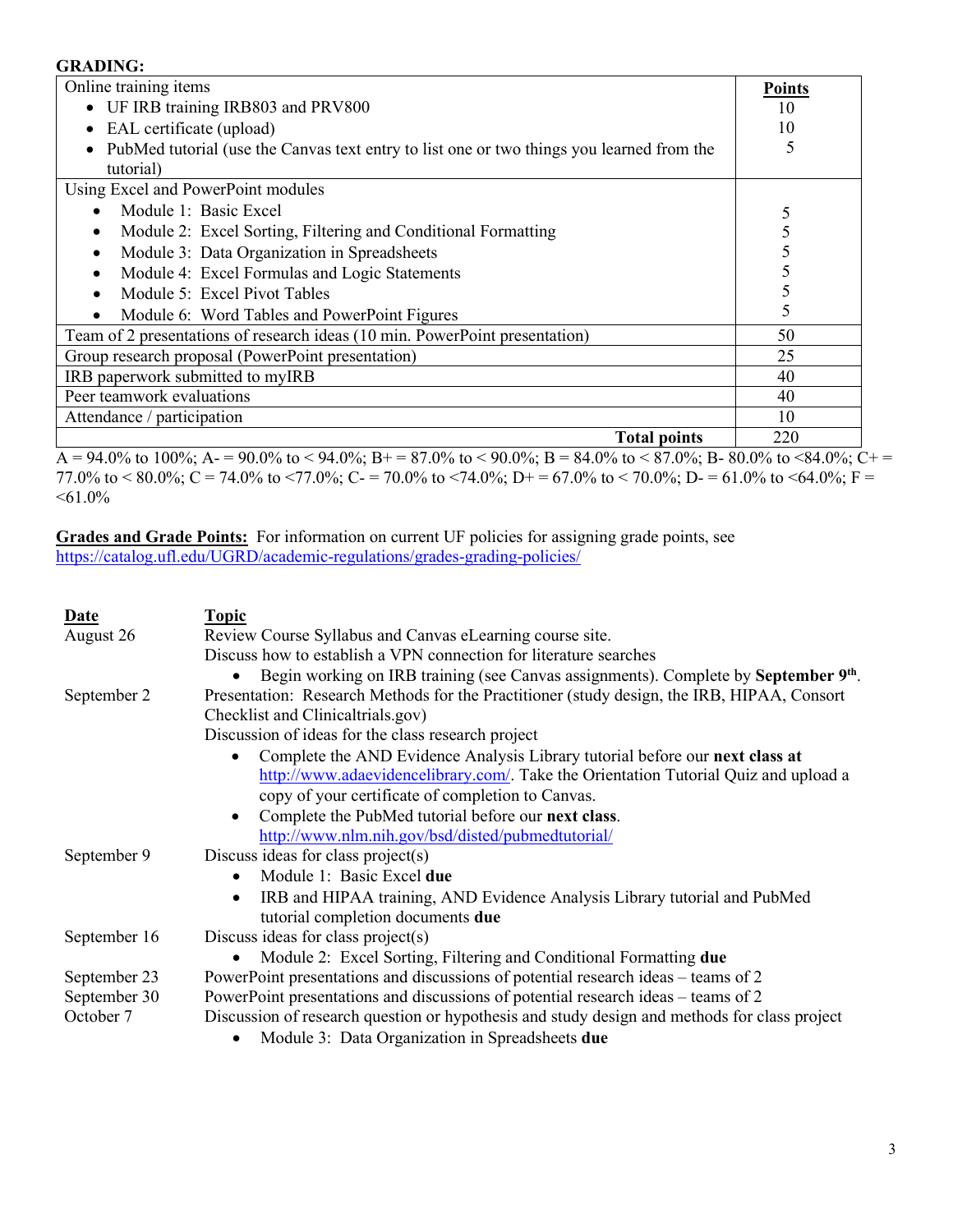| October 14    | Group Presentation of Research Proposal - Please bring electronic or paper copies of similar<br>studies to class. |
|---------------|-------------------------------------------------------------------------------------------------------------------|
|               | Review of literature<br>$\bullet$                                                                                 |
|               | Hypothesis and purpose<br>٠                                                                                       |
|               | Methods including sample size calculations<br>٠                                                                   |
|               | <b>Expected results</b><br>$\bullet$                                                                              |
| October 21    | Discussion of research question, study design, and methods for class project                                      |
|               | Module 4: Excel Formulas and Logic Statements due                                                                 |
| October 28    | Discussion of research question, study design, and methods for class project                                      |
|               | Discussion of myIRB                                                                                               |
|               | How to navigate myIRB<br>$\bullet$                                                                                |
|               | Completing online forms – input rough draft of project into myIRB<br>٠                                            |
|               | Discuss ethics in research and how to write the informed consent<br>$\bullet$                                     |
| November 4    | Working Class: IRB submission                                                                                     |
|               | Complete first draft of the IRB submission by November 16th for Dr. Henken to review                              |
|               | Module 5: Excel Pivot Tables due                                                                                  |
| November 11   | Veterans Day - no class                                                                                           |
| November 18   | In-class Review of First Draft of IRB Submission Packet                                                           |
|               | Complete second draft of the IRB submission by November $30th$ for Dr. Henken to<br>$\bullet$<br>review           |
|               | Module 6: Word Tables and PowerPoint Figures due                                                                  |
| November 25   | Thanksgiving Holiday - no class                                                                                   |
| December 2    | Submit proposal $(s)$ to IRB for review                                                                           |
|               | Wrap up and discuss plans for beginning the study                                                                 |
|               | Upload into Canvas:                                                                                               |
|               | Peer teamwork evaluations due<br>$\bullet$                                                                        |
|               | Complete online course evaluations link found in Canvas course menu under<br>GatorEvals.                          |
|               | Attendance/Participation rubric due                                                                               |
| December 16   | Final exam. No exam but we may use this time for a final review of IRB paperwork if we                            |
| $7:30 - 9:30$ | are behind in class.                                                                                              |

## **GRADING RUBRICS:**

# **Team of 2 presentation of research ideas (10 min.):** You will receive the full 50 points if

|                                                                                                                                                                                                                        | <b>Possible Points</b> |
|------------------------------------------------------------------------------------------------------------------------------------------------------------------------------------------------------------------------|------------------------|
| Research question clearly stated.                                                                                                                                                                                      |                        |
| Systematic reviews, EAL, or PubMed are used to develop the research question.<br>2.<br>Where did you come up with your idea? Where did you search to see if it had been<br>done before? What search terms did you use? | 15                     |
| 3. Presentation includes brief review of the literature that justifies the relevance of the<br>research question. Original graphs and figures from the literature are used instead of<br>a summary of the findings.    | 10                     |
| 4. Discuss your methods and outcomes. Outcome measures reflect hypothesis (i.e.,<br>research question).                                                                                                                | 10                     |
| 5. Paper or electronic copies of relevant studies are available for any questions that<br>arise during the presentation.                                                                                               |                        |
| 6. Presentation is professional (good slide quality, poise, etc.).                                                                                                                                                     |                        |
| <b>Total</b>                                                                                                                                                                                                           | 50                     |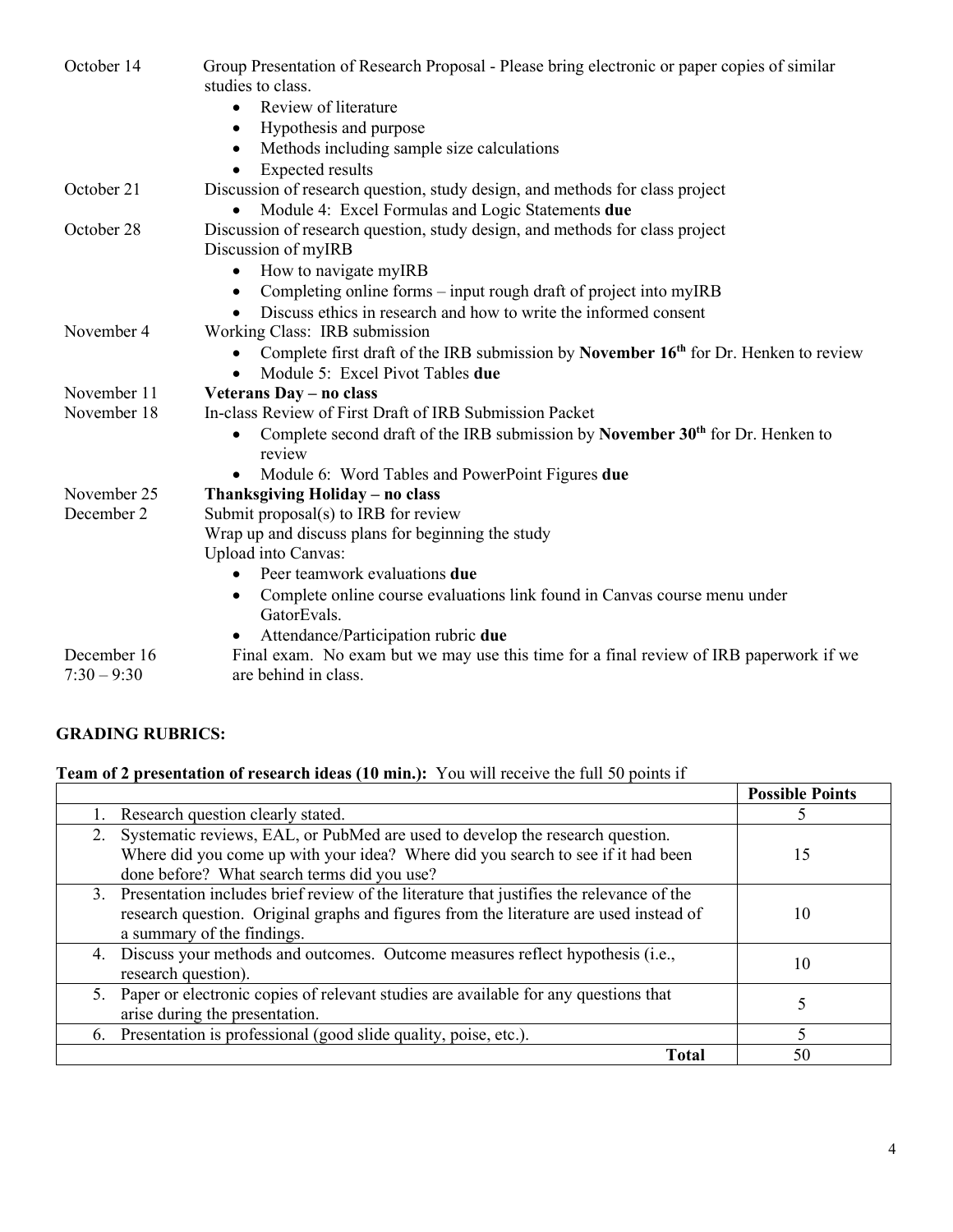## **Group presentation of research idea:** You will receive the full 25 points if

|                                                                                                                                                                                                                                 | <b>Possible Points</b> |
|---------------------------------------------------------------------------------------------------------------------------------------------------------------------------------------------------------------------------------|------------------------|
| 1. Review of literature based on systematic reviews, EAL, or PubMed that justifies the<br>relevance of the research question. Original graphs and figures from the literature<br>are used instead of a summary of the findings. |                        |
| 2. Hypothesis is in the correct format and is logical based on review of literature.                                                                                                                                            |                        |
| 3. Presentation includes study purpose, methods, required sample size and expected<br>outcomes. Outcomes reflect hypothesis.                                                                                                    | 10                     |
| 4. Presentation is professional (good slide quality, poise, etc.) and slides are presented<br>in a logical order that allows for a good "story".                                                                                |                        |
| Total                                                                                                                                                                                                                           |                        |

**Peer teamwork evaluations:** Your grade will be determined by your peers (i.e., the average score from your peers) and scored as follows:

| Peer being evaluated:                                                                   | <b>Possible</b> | <b>Assigned</b> |
|-----------------------------------------------------------------------------------------|-----------------|-----------------|
| (initials)<br>by:                                                                       | <b>Points</b>   | <b>Points</b>   |
| <b>Communication</b> – communicates effectively and in a timely manner                  |                 |                 |
| 10<br>$(0=$ not effective or timely, $10=$ very effective or timely)                    |                 |                 |
| Attendance – has attended all planning and preparation meetings and has been            |                 |                 |
| on time                                                                                 | 10              |                 |
| (0=very poor attendance and always late, $10$ =great attendance and on time)            |                 |                 |
| <b>Responsibility</b> – has assumed equal responsibility for their share of the project |                 |                 |
| (0=others have had to assume these responsibilities, 10=completed their share of        | 10              |                 |
| the responsibilities)                                                                   |                 |                 |
| Attitude – has maintained a positive attitude during the project                        | 10              |                 |
| $(0=$ very poor attitude, $10=$ very positive attitude)                                 |                 |                 |
| <b>Total</b>                                                                            | 40              |                 |
| <b>Comments</b>                                                                         |                 |                 |
|                                                                                         |                 |                 |
|                                                                                         |                 |                 |
|                                                                                         |                 |                 |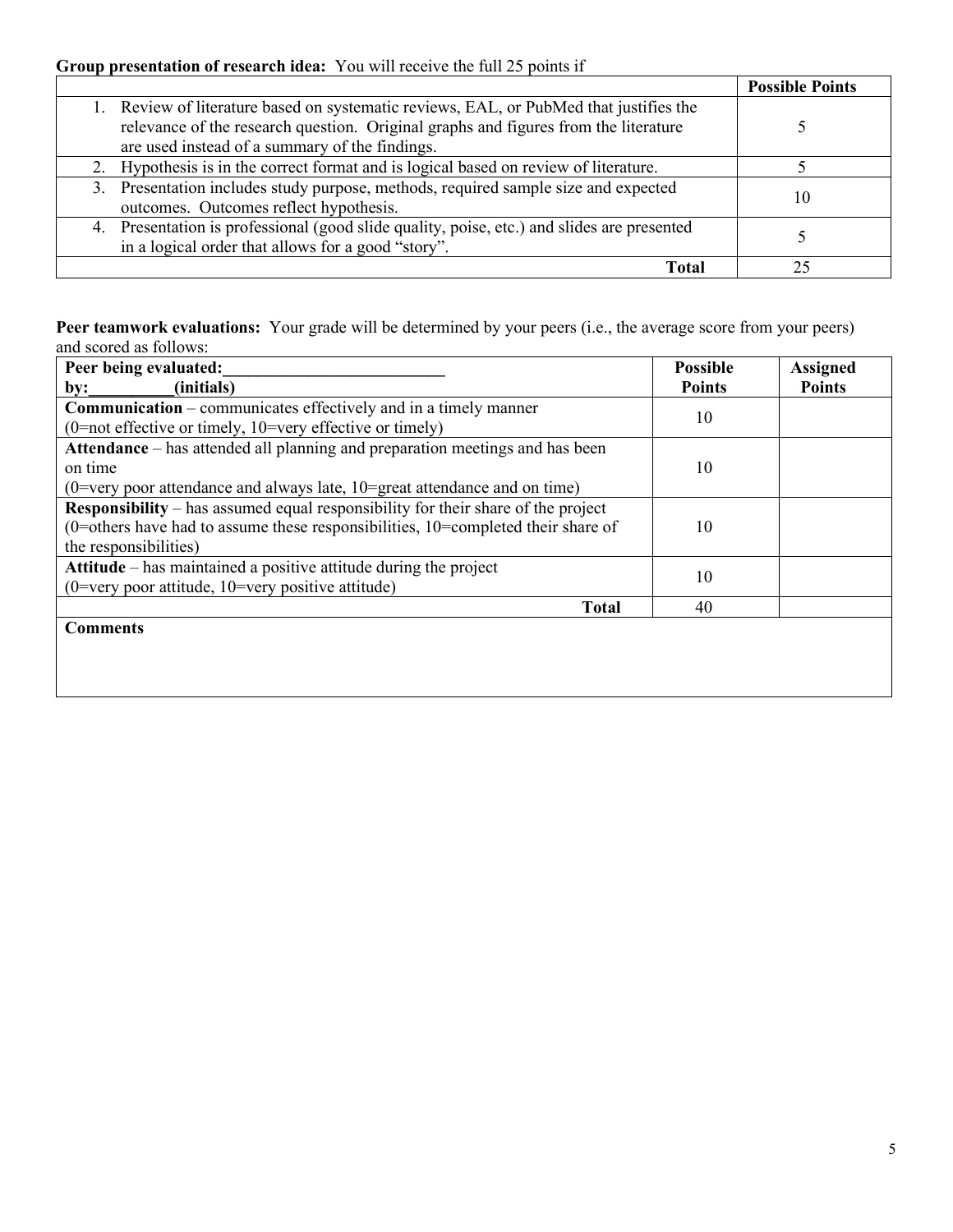## **Attendance/Participation Rubric**

Please use this rubric to score your attendance/participation in this course and provide an explanation for the score you've determined. The instructor will then use this information assign your final attendance and participation grade. *Adopted from Carnegie Mellon – Participation Rubric 11/19/14 https://www.cmu.edu/teaching/assessment/examples/courselevel-bycollege/cfa/tools/participationrubric-cfa.pdf*

| Criteria          | Unsatisfactory-                    | <b>Developing</b>              | Accomplished                   | <b>Exemplary</b>                                                                  | <b>Total</b> |
|-------------------|------------------------------------|--------------------------------|--------------------------------|-----------------------------------------------------------------------------------|--------------|
|                   | <b>Beginning</b><br>$0-1.6$ points | $1.7-1.9$ points               | $2.0 - 2.2$ points             | 2.3-2.5 points                                                                    | /2.5         |
| <b>Attendance</b> | 3 or more unexcused<br>absences    | 2 unexcused absences           | unexcused absence              | Attended all class sessions or<br>received approval for all<br>necessary absences |              |
|                   | $0-1.6$ points                     | $1.7-1.9$ points               | $2.0 - 2.2$ points             | 2.3-2.5 points                                                                    | /2.5         |
|                   | Student does not initiate          | Student initiates contribution | Student initiates contribution | Student initiates contributions                                                   |              |
| Frequency         | contribution & needs               | at least in half of the class  | once in each recitation.       | more than once in each class                                                      |              |
|                   | instructor to solicit input.       | sessions                       |                                | session.                                                                          |              |
|                   | $0-1.6$ points                     | $1.7-1.9$ points               | $2.0 - 2.2$ points             | 2.3-2.5 points                                                                    | /2.5         |
|                   | Comments are                       | Comments are sometimes         | Comments mostly insightful     | Comments always insightful                                                        |              |
|                   | uninformative, lacking in          | constructive, with occasional  | & constructive; mostly uses    | & constructive; uses                                                              |              |
| <b>Quality</b>    | appropriate terminology.           | signs of insight. Student does | appropriate terminology.       | appropriate terminology.                                                          |              |
|                   | Heavy reliance on                  | not use appropriate            | Occasionally comments are      | Comments balanced between                                                         |              |
|                   | opinion & personal taste,          | terminology; comments not      | too general or not relevant to | general impressions, opinions                                                     |              |
|                   | e.g., "I love it", "I hate         | always relevant to the         | the discussion.                | $&$ specific, thoughtful                                                          |              |
|                   | it", "It's bad" etc.               | discussion.                    |                                | criticisms or contributions.                                                      |              |
|                   | $0-1.6$ points                     | $1.7-1.9$ points               | $2.0 - 2.2$ points             | 2.3-2.5 points                                                                    | /2.5         |
|                   | Does not listen to others;         | Student is often inattentive   | Student is mostly attentive    | Student listens attentively                                                       |              |
|                   | regularly talks while              | and needs reminder of focus    | when others present ideas,     | when others present                                                               |              |
| <b>Listening</b>  | others speak or does not           | of class. Occasionally makes   | materials, as indicated by     | materials, perspectives, as                                                       |              |
|                   | pay attention while others         | disruptive comments while      | comments that reflect & build  | indicated by comments that                                                        |              |
|                   | speak; detracts from               | others are speaking.           | on others' remarks.            | build on others' remarks, i.e.,                                                   |              |
|                   | discussion; sleeps, etc.           |                                |                                | student hears what others say                                                     |              |
|                   |                                    |                                |                                | & contributes to the dialogue.                                                    |              |
|                   |                                    |                                |                                | <b>TOTAL</b>                                                                      | /10.0        |

**Explanation:**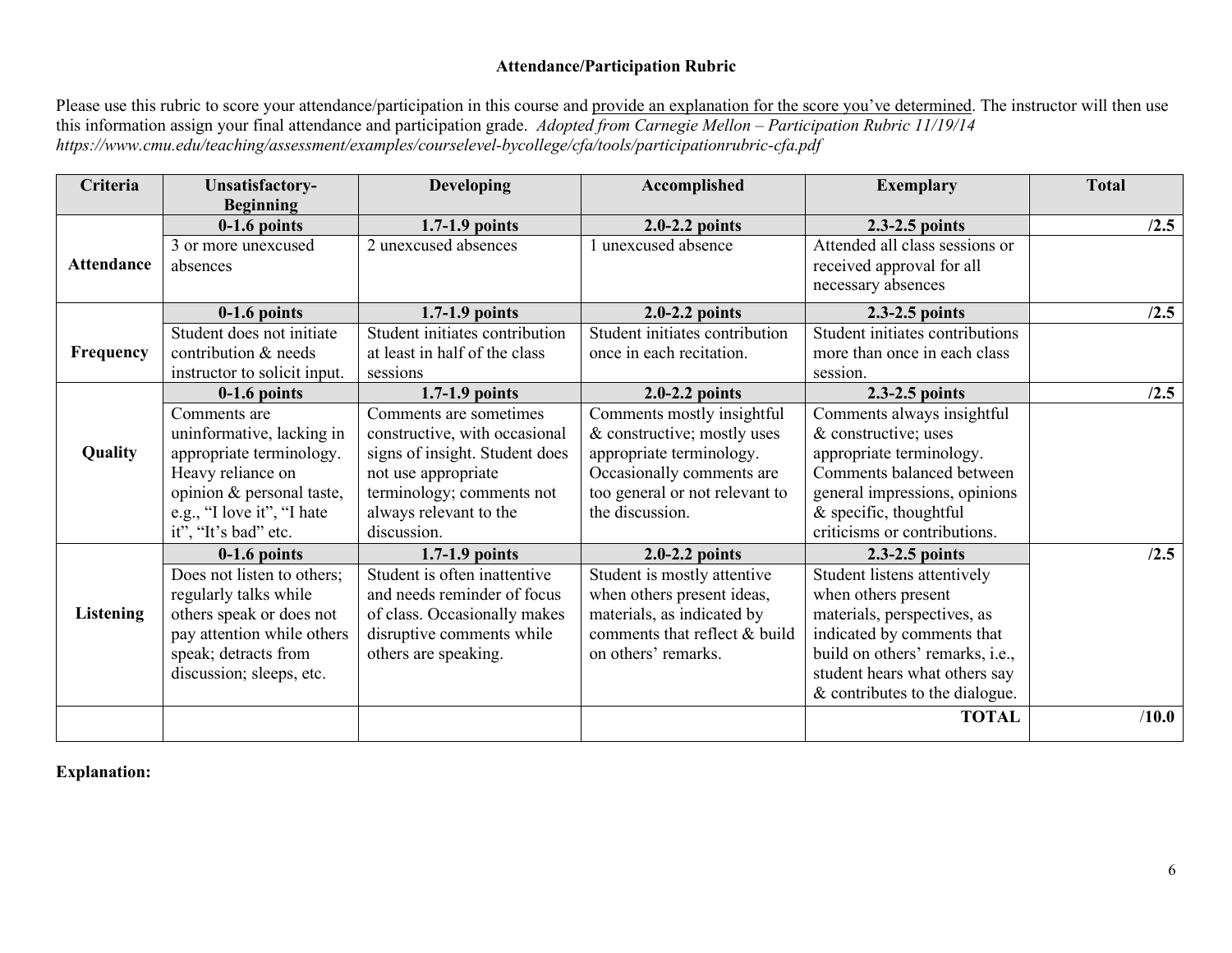# **OTHER INFORMATION:**

**Academic Honesty:** As a student at the University of Florida, you have committed yourself to uphold the Honor Code, which includes the following pledge: "*We, the members of the University of Florida community, pledge to hold ourselves and our peers to the highest standards of honesty and integrity."* You are expected to exhibit behavior consistent with this commitment to the UF academic community, and on all work submitted for credit at the University of Florida, the following pledge is either required or implied: *"On my honor, I have neither given nor received unauthorized aid in doing this assignment*." It is assumed that you will complete all work independently in this course unless I give explicit permission for you to collaborate on course tasks (e.g. in-class assignments). Furthermore, as part of your obligation to uphold the Honor Code, you should report any condition that facilitates academic misconduct to appropriate personnel. It is your individual responsibility to know and comply with all university policies and procedures regarding academic integrity and the Student Honor Code. Violations of the Honor Code at the University of Florida will not be tolerated. Violations will be reported to the Dean of Students Office for consideration of disciplinary action. For more information regarding the Student Honor Code, please see: [http://www.dso.ufl.edu/sccr/process/student-conduct-honor-code.](http://www.dso.ufl.edu/sccr/process/student-conduct-honor-code)

**In-class Recording by Students:** Students are allowed to record video or audio of class lectures. However, the purposes for which these recordings may be used are strictly controlled. The only allowable purposes are (1) for personal educational use, (2) in connection with a complaint to the university, or (3) as evidence in, or in preparation for, a criminal or civil proceeding. All other purposes are prohibited. Specifically, students may not publish recorded lectures without the written consent of the instructor. A "class lecture" is an educational presentation intended to inform or teach enrolled students about a particular subject, including any instructor-led discussions that form part of the presentation, and delivered by any instructor hired or appointed by the University, or by a guest instructor, as part of a University of Florida course. A class lecture does not include lab sessions, student presentations, clinical presentations such as patient history, academic exercises involving solely student participation, assessments (quizzes, tests, exams), field trips, private conversations between students in the class or between a student and the faculty or lecturer during a class session.

 Publication without permission of the instructor is prohibited. To "publish" means to share, transmit, circulate, distribute, or provide access to a recording, regardless of format or medium, to another person (or persons), including but not limited to another student within the same class section. Additionally, a recording, or transcript of a recording, is considered published if it is posted on or uploaded to, in whole or in part, any media platform, including but not limited to social media, book, magazine, newspaper, leaflet, or third party note/tutoring services. A student who publishes a recording without written consent may be subject to a civil cause of action instituted by a person injured by the publication and/or discipline under UF Regulation 4.040 Student Honor Code and Student Conduct Code.

**Software Use:** All faculty, staff and students of the university are required and expected to obey the laws and legal agreements governing software use. Failure to do so can lead to monetary damages and/or criminal penalties for the individual violator. Because such violations are also against university policies and rules, disciplinary action will be taken as appropriate.

**Campus Helping Resources:** Students experiencing crises or personal problems that interfere with their general wellbeing are encouraged to utilize the university's counseling resources. The Counseling & Wellness Center provides confidential counseling services at no cost for currently enrolled students. Resources are available on campus for students having personal problems or lacking clear career or academic goals, which interfere with their academic performance.

- *University Counseling & Wellness Center,* 3190 Radio Road, 352-392-1575, www.counseling.ufl.edu/cwc/ Counseling Services, Groups and Workshops, Outreach and Consultation, Self-Help Library, Wellness Coaching.
- *U Matter We Care*, If you or someone you know is in distress, please contact us at 352-392-1575 or visit www.umatter@ufl.edu to refer or report a concern and a team member will reach out to the student in distress.
- *Career Resource Center,* First Floor JWRU, 392-1601, www.career.ufl.edu/
- *Student Complaints*:<https://sccr.dso.ufl.edu/policies/student-honor-code-student-conduct-code/>
- *Student Health Care Center*, Call 352-392-1161 for 24/7 information to help you find the care you need, or visit www.shcc.ufl.edu/.
- *University Police Department,* Visit www.police.ufl.edu/ or call 352-392-1111 (or 9-1-1 for emergencies).
- *UF Health Shands Emergency Room / Trauma Center,* For immediate medical care call 352-733-0111 or go to the emergency room at 1515 SW Archer Road, Gainesville, FL 32608; www.ufhealth.org/emergency-room-traumacenter*.*